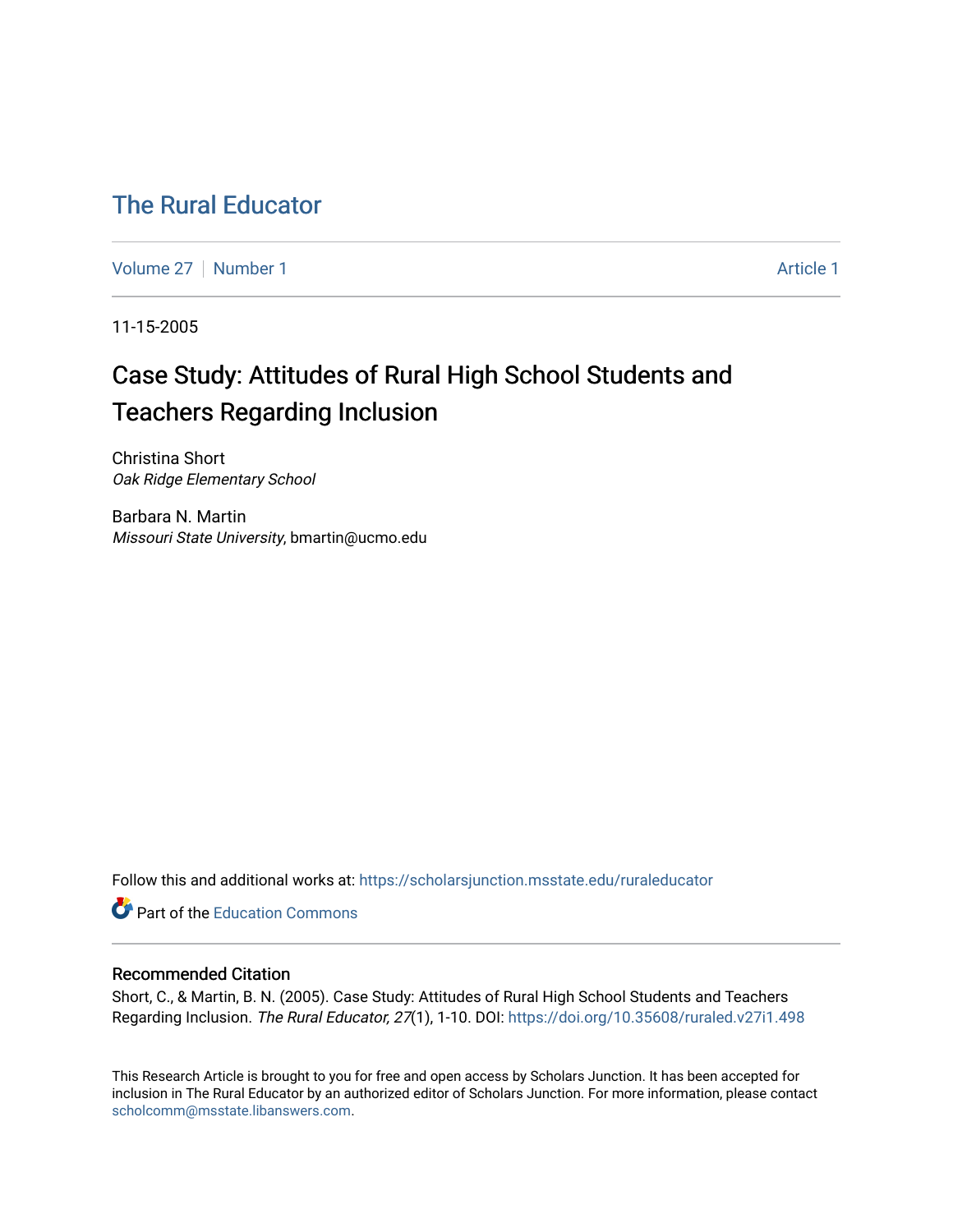## **Case Study: Attitudes of Rural High School Students and Teachers Regarding Inclusion**

#### **Christina Short**

*Oak Ridge Elementary School – Camdenton, MO* 

#### **Barbara N. Martin**

*Missouri State University* 

*This case study was intended to explore the premise that the perceptions of the stakeholders regarding inclusion should enhance the implementation of the process in a k-12 rural setting. Therefore, rural high school students' and rural general education and special education teachers' perceptions of inclusion provided the primary focus of this case study. Data analysis identified that while overall general education teachers supported the idea of inclusion they*  did not believe that they were trained. Additionally, the students supported the concept of inclusion when they were *allowed choice in which classroom they were placed and if the teacher allowed choice in classroom activities. Also the classroom size was identified by all stakeholders as an issue by being affected negatively by the addition of more students being placed in inclusive classrooms. Implications for the teacher training, and the allocation of resources in rural settings are significant.* 

The *No Child Left Behind* federal legislation that established national strategies to achieve the goal of all students achieving (No Child Left Behind Act of 2001[NCLB]) has facilitated the need to create standards of accountability that emphasize teacher efficacy as central to the process of improving student achievement (Birman, Desimone, Porter, & Garet, 2000). While few educators would disagree with the premise expressed in the federal law, if one would examine closely the practices of many teacher preparatory programs or public school classrooms one would find "that this belief is typically superficial and not supported by attitudes or practices" (Boutte, 2005, p. 5; Darling-Hammond, 2000). Within the arena of special education, many changes have occurred regarding the classroom setting where special education students are being placed. The increased need for more special education inclusionary services could be a result of these calls for higher accountability standards (McLeskey & Henry, 1998). However, Hehir (2002) postulated that, "there is significant evidence that large numbers of students with disabilities are not receiving appropriate modifications in the regular education classroom to allow the students to benefit from inclusion" (p. 34). Thus, there has become a significant need for additional programming options to meet the needs of all students with disabilities and the current overall trend has been to move toward more inclusion within the public school setting. The attainment of success for all children with disabilities requires that all stakeholders focus and agree upon the key factors that make for a successful inclusion program (Martin, Ireland, & Claxton, 2003)

It appears the myriad beliefs held by educators play a major role in the success or failure of inclusion within a classroom or district (Martin, et al, 2003). A major concern of educators, regardless of subject matter, is the time

element. There simply is not enough time for appropriate modification of the curriculum. When team teaching or collaboration is not present, time or lack of it, is a major factor for individual teachers (Brown, 1997). The use of support services, staff and resources also appear to be areas where concerns are significant. And the largest obstacle to inclusion appears to be the attitudes of teachers, parents, and administrators (Williams & Fox, 1996), and "reversing the negative performance trends of marginalized students requires structural reframing in attitudes, knowledge bases, and instructional practices" (Boutte, 2005, p. 5). This acknowledgement of the connection between educators' attitudes and the success or failure of an inclusionary program is significant; however, little data exist on teachers' attitudes (D'Alonzo et al., 1997; Martin et al., 2003) and even less data on students' attitudes regarding inclusion.

Therefore, rural high school students' and rural general education and special education teachers' perceptions of inclusion provided the primary focus of this case study. The research questions critical to this inquiry were:

- 1. To what extent do students (with disabilities and those without disabilities) feel that inclusion is beneficial to them? What do they see as the benefit?
- 2. To what extent do teachers (both special education and general education) feel that inclusion is beneficial to the school setting? What do they see as the benefits?
- To what extent are attitudes different between the groups of students and teachers?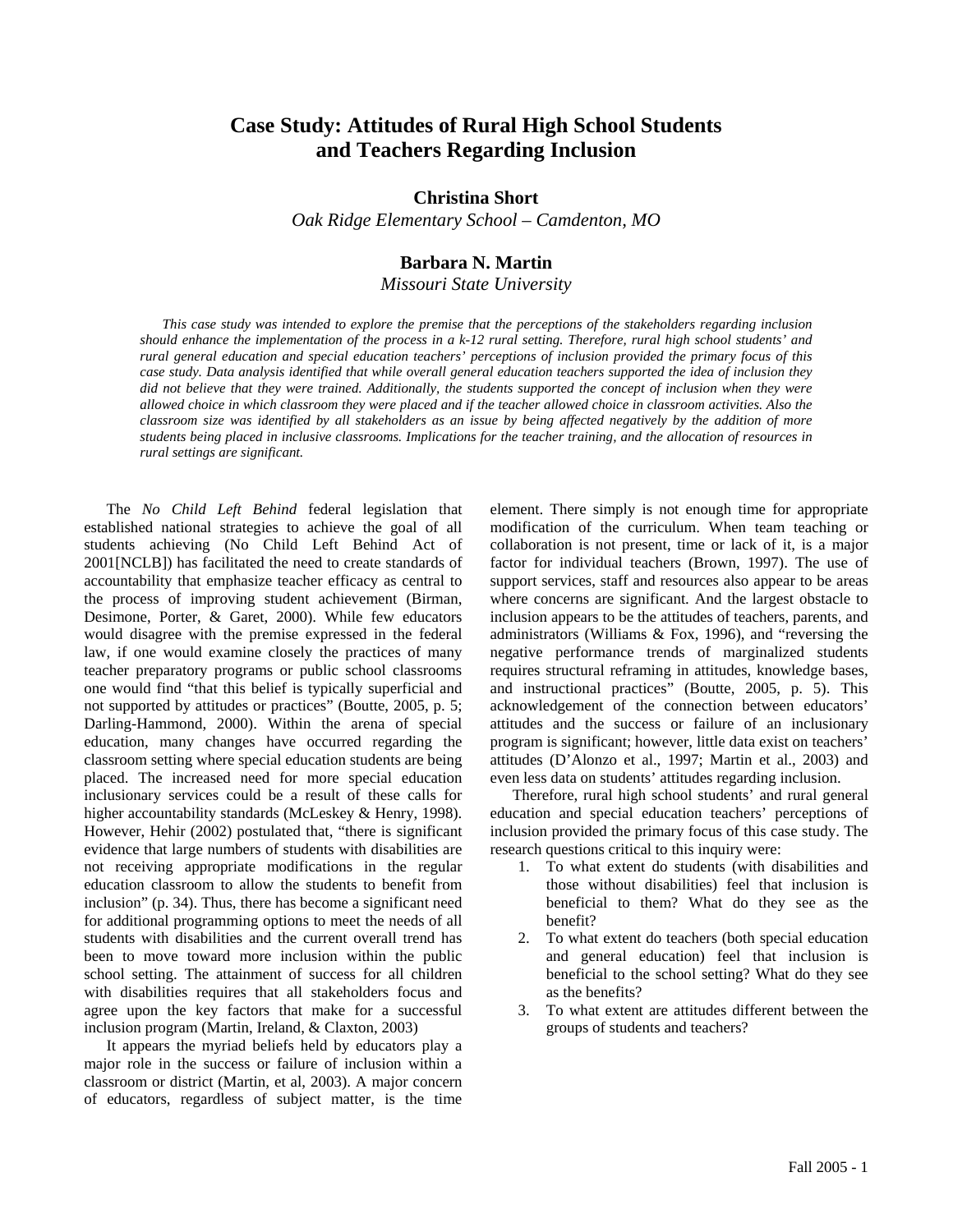#### *Advantages and Disadvantages of Inclusion*

Public schools have experienced a "restructuring" for the past several years. This has become significantly evident in the area of special education, especially concerning inclusion, as efforts have increased toward a shared responsibility for students, which requires coordination and cooperation between general and special education personnel (Huang et al., 1997).

The instructional benefits for most inclusive educational programs are increased cooperative learning, collaborative teaming, partner learning, peer tutoring, student empowerment and creative problem solving (Williams & Fox, 1996). Other areas of benefits for an inclusion program have been identified as academics, social acceptance, health and safety, self-concept, self control and inclusion in integrated activities (Williams & Fox, 1996).

Additional advantages for students stemming from inclusive classrooms have been cited in the literature. Social acceptance by peers (Banerji & Dailey, 1995), academic and behavioral progress (Moore, 1998) and increased student ownership (Giangreco, 1997) are a few that have been noted. When students with disabilities are within the general education setting most of the day, there is a tendency for them to be more apt to "blend in" with the rest of the classroom (Banerji & Dailey).

Conversely, there are disadvantages with inclusion programming. Students are often in situations for which they are ill prepared academically or socially (Din, 1996, 1997). Lack of organization, planning, and coordination are other disadvantages frequently identified (Martin, 1995). Still another disadvantage may be the possible misinterpretation of the law as it relates to "continuum of services" (Wigle, 1994). At times, students with disabilities can not do the work required in a general education classroom, even with modifications, thus the best placement would not be the inclusion classroom. This could especially be true in the case of full-inclusion situations where no other option is available to the student or to the teacher (Martin, 1995).

#### **Teacher and Students Attitudes towards Inclusion**

A number of researchers, (Mastropieri & Scruggs, 2000; Waldron, McLeskey, & Pacchiano, 1999) have noted that the attitudes of teachers toward inclusionary programs are one of the most important variables affecting its success. The lack of sufficient funding and personnel, along with the extra time and training needed for appropriate collaboration (Trump & Hange, 1996) are additional identified concerns. Wood (1998) reported that teachers recognized the challenge of collaborating in an inclusive classroom where small-group interpersonal skills are required and they believed they needed more training in those skills.

Another investigation found that although the preponderance of respondents had positive beliefs regarding inclusion they also had strong reservations about the adequacy of pre-service and in-service professional development (Bunch, et al. 1997). Hobbs and Westling (1998) reported that of all the factors related to the success of inclusion, teacher attitude, teacher training and understanding of collaboration were arguably the most important. They went on to argue that while general education teachers may support the "concept" of inclusion, most of them did not feel that they could successfully integrate these students into their own classrooms. In fact it has been reported that general education teachers do not share with special education teachers the belief that students with special needs have a basic right to receive their education in general education classrooms (Martin, et al. 2003)

As the general education teachers' attitudes vary so do the students' attitudes. Most students tend to want to be in the "mainstream" and not be labeled as a student who goes to a special education classroom (Mastropieri & Scruggs, 2000). This is especially true as the child gets older. However, according to Martin (1995) high school students received lower grades in "included" classes than do students seen as non-disabled. They drop out more frequently and experience a higher percentage of trouble with the law (Martin).

The literature also has revealed that there does not seem to be an overall concern about the attitudes of special education students or their peers in the included classroom as few studies have addressed student attitudes about their inclusion with all students or about the peer acceptance (Huang et al., 1997). Included in the few studies that involved student's attitudes it was found that when teachers demonstrate patience and understanding the student's viewed inclusion as positive (Sanacore, 1996). Also students who have teachers who provided a variety of delivery and assignments had improved attitudes toward that inclusive classroom (Huang, et. al., 1997; Sanacore, 1996).

#### **Rural School Issues Regarding Inclusion**

All the challenges facing educators and students regarding inclusion appear to be even more apparent when inclusion occurs in a rural setting (Salend, 2001). From the changing populations those rural areas serve (Dean & Behne, 2002) and the limited access to appropriate teacher training programs and in-services (Salend), a mismatch has developed between the kinds of skills teachers have and the kinds of skills they need. Furthermore, according to Salend, rural schools are serving more children of poverty than ever before. Because of these challenges and due to limited access rural areas have to universities and technical assistance centers (Dean & Behne, 2002) teachers do not always have opportunities to learn how to address the needs of students with diverse learning needs. Many teachers in rural areas do not understand how a student's diverse learning needs affects that student's access to the curriculum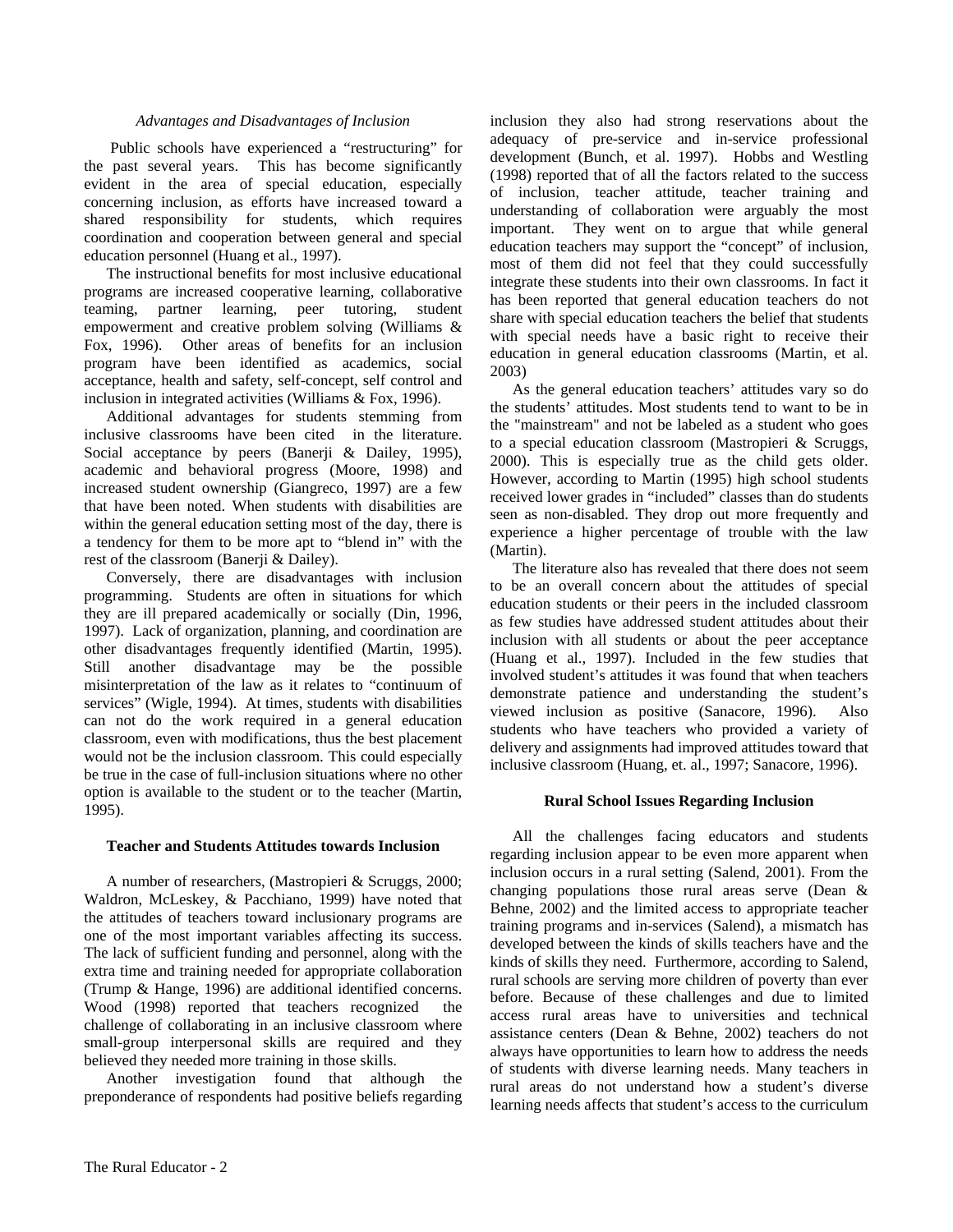– for example, how reading is affected by the dynamics of a learning disability (Dean & Behne). Monahan, Marino, and Miller (1996) found that the rural general education teachers perceived that they were not prepared by their universities to meet the needs of children with special needs.

As reported by Dean and Behne (2002), rural schools are often limited in the amount of outside support available to serve all students, as well as, lacking in the infrastructure or skilled personnel to provide the range of programs necessary to meet the learning needs of students with disabilities. Schumm, Vaughan, Gordan and Rothlein (1994) further noted, often in rural settings teachers have not received the appropriate training to deal with the myriad of learning issues in the classroom. Martin, Ireland, and Claxton (2003) postulated that educational leaders could change teacher behavior "by providing appropriate comprehensive teacher training grounded in best practices; by providing appropriate and meaningful feedback regarding the implementation of training; and finally by holding educators accountable for the success of all students under their supervision" (p. 9).

However, some of the possible consequences of the limited resources of rural areas to serve students have many times driven schools to classify students as needing special education, bilingual education, or supplemental services because they need the resources that come with these classifications in order to serve culturally and linguistically diverse students (Dean & Behne, 2002).

Since in an inclusive classroom teachers must address the needs of each individual child, Zeph (1991) recommended a variety of models for rural communities as they utilize the process of inclusion. The models include team teaching, parallel teaching, general classroom-based tutorial, and separate tutorial with general classroom base, general classroom placement with support services, and general classroom placement with dual-certified teacher. By providing a myriad of options Zeph has created a continuum of possibilities for the rural educator. Dean and Behne (2002) further suggested that schools must have a process to ensure that educational decisions are based on the needs of all students, not just some students, by bringing all stakeholders to the table. Second, schools must find ways to assist all stakeholders in understanding what is happening, why it is happening, and how the school personnel are responding. Third, if they do not have teachers that have the skills required to meet the needs of all students, they should find experts to help them. Finally, if rural schools are to successfully implement classrooms that are inclusive, then they must be adequately trained in inclusionary practices, communication skills, and collaboration (Martin, et al., 2003).

Overall, the literature revealed that teachers view the inclusionary process with much skepticism and rural teachers believe that many obstacles are currently in place that hinder the implementation of successful inclusionary programs. Also the literature revealed that the attitudes of students have not been sufficiently considered in regard to inclusion. Moreover, the literature revealed that the attitudes of teachers regarding their practices will have significant impact on the implementation of those practices. Therefore, an investigation of the perceptions of teachers and students in a rural setting was warranted.

#### **Methods**

#### *Participants*

The population for this study included students with disabilities and general education students attending a rural high school in a Midwest state. This study also included special education teachers and general education teachers from the same high school. The total sampling method was utilized with a questionnaire distributed to all students and teachers meeting the selection criterion. The students with disabilities had to have both "included" classrooms and classes within the Learning Center (self contained special education), in order to be part of this population. These students also had to have an IEP (Individualized Educational Program) in place along with a diagnosis of their disability. General education students had to have classes with no "included" students and classes where inclusion took place. One group of teachers for this study had to have some classes where they taught part of the day in the Learning Center (special education teacher) and part of the day with an "included" classroom, which had a general educator in the classroom setting, as well. The other group of teachers taught only in the general classroom setting, but had "inclusion" classroom(s) at some point during their school day. The enrollment of the special education classroom (Learning Center) ranged from 5 students to 12. The general education classroom enrollment ranged in size from 24 students to 36, depending on content.

This Midwest high school is located in a rural school district and covers a very wide geographic area. The high school includes freshmen, sophomores, juniors, and seniors. The high school has approximately 1000 total students. Specifically, the sample for this inquiry included a total of 72 (29 students with disabilities and 43 students without disabilities) and 20 teachers (7 special education and 13 general education). The total student population was made up of 32 males and 40 females. The teacher population was consisted of 5 males and 15 females. All of the teachers and all of the students completed and returned the survey.

#### *Data Collection*

 This study was a mixed design study, but primarily qualitative in nature. Observations, surveys and interviews were conducted with participants. Three sets of classroom observations of both types of environments were employed with a checklist of yes and no responses and a place for relevant comments. This consisted of inclusionary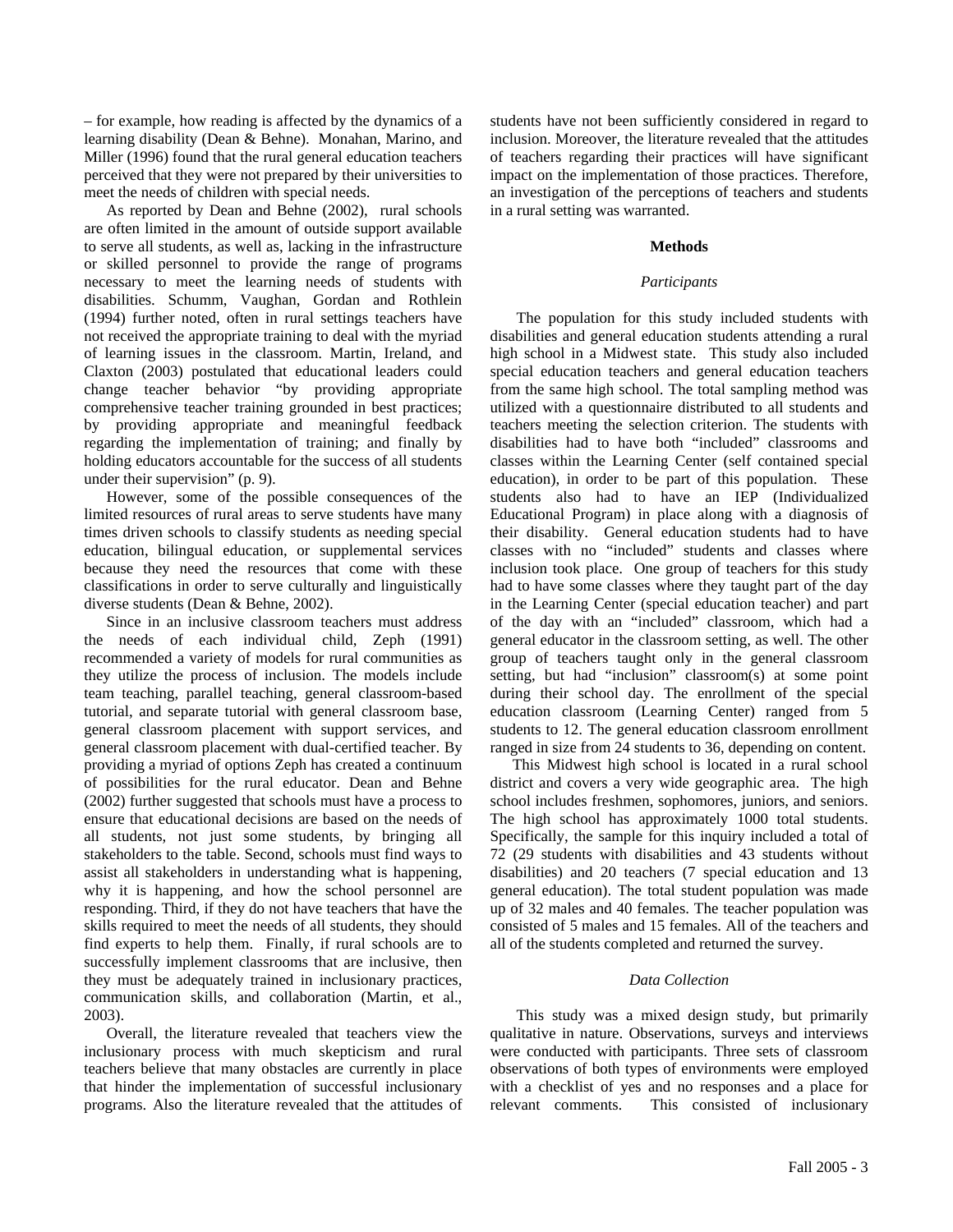classrooms where two teachers were present and where team teaching was taking place. The following academic classrooms were observed, which fit the above criteria: Language Arts, World History, Physical Science, Health, and Technical Mathematics. Additionally, three sets of observations of Learning Center classes took place. These were special education classrooms, where only a special education teacher and students with disabilities were present. Classes observed were Language Arts, Biology, World History, Physical Science, and Mathematics. Two external observers, the researcher and a trained observer conducted observations. These observers filled out an observation form developed by the researcher.

 Personal interviews were also used with open-ended discussion questions. Students with disabilities who had both Learning Center classes and included classes were selected for interviews. General education students selected were those who had experienced being part of an "included" classroom at some time during their high school career. Ten percent of special education and general education personnel that had experience within a regular "included" classroom and taught special education/general education classes during their school day were also selected. These interviews were comprised of questions dealing with attitudes toward inclusion. Questions were taken from the literature reviewed in this inquiry and framed around the research questions posed for this inquiry. Open discussion concerning inclusion was also part of the interview process. These interviews were conducted on a one-on-one basis by the researcher.

Finally, a questionnaire survey based on a five point Likert type scale was administered to both students with disabilities and their peers within the inclusion classroom(s). Teachers from both populations were also given the survey, based on the same scale. The survey instrument was developed by the research based on the literature of Scruggs & Mastropieri (1996), Mastropieri and Scruggs (2000), Martin (1995), and Sanacore (1996). The same survey instrument was administered to students and teachers with modifications appropriate to the audience.

In the development of the survey instrument, a principal component analysis on a small sample of ten students and ten teachers was utilized to identify related benefits and attitudes. The results were subjected to a Cronbach's Alpha examination to correlate the scores. The Cronbach's Alpha method is a modification of the Pearson correlation coefficient (Dereshisky, 1999). This procedure tests for reliability of the instrument, which would be evidenced by a high, positive correlation between sets of scores (Stockburger, 1998). The Cronbach's Alpha scores for the two components were .754 (benefits) and .698(attitudes).

The interview protocol consisted of five open-ended questions that asked: "What benefits do you receive by being put in an inclusionary classroom?"; "Do you feel inclusion is always beneficial? Why or why not?"; "Do you think you should be part of the decision-making process

#### *Data Analysis*

 Since this was a mixed design study, the data for this study were organized following several steps. First of all, the data from the participant surveys were entered into SPSS. Then the data were analyzed using descriptive statistics of frequency and percentages. Next using a table of means and analysis of variance (ANOVA) procedure the mean differences were analyzed and finally the differences between the four groups were analyzed to see if there were any significant differences in perceptions. A critical value of .05 was used to determine significance. If a significant difference was found then a post-hoc multiple comparison test was used to determine which groups differed significantly from one another.

Next, coding processes were utilized on the five openended questions. The coding processes including identifying concepts embedded within the data, organization discrete concepts into categories, defining the properties and dimensions of categories and linking them according to their properties and dimensions into board, explanatory themes (Boghan & Biklen, 1998). Finally, the data from the three sets of observation forms were entered into SPSS. Then the data were analyzed using descriptive statistics of frequency and percentages.

#### *Limitations*

This inquiry was limited in the scope of coverage by the sample that was chosen. The students and teachers selected were all located in one rural high school setting; therefore, some error may have been introduced into the findings due to limited sampling. In addition the small sample, especially the special education teachers, limited the use of some statistical analysis. While the authors indicate only plausible interpretations of the data in the report there may be other explanations for the date that are more accurate, especially due to the limitations as stated.

#### **Findings and Discussion**

#### *Analysis of Benefits of Inclusion*

 As seen in Table 1 the highest average rating for the overall group regarding benefits of inclusion was socialization  $(M=3.91)$ . For the student with disabilities  $(M=4.00)$  the general education student  $(M=4.04)$ , and the special education teachers (M=4.00) this was the highest or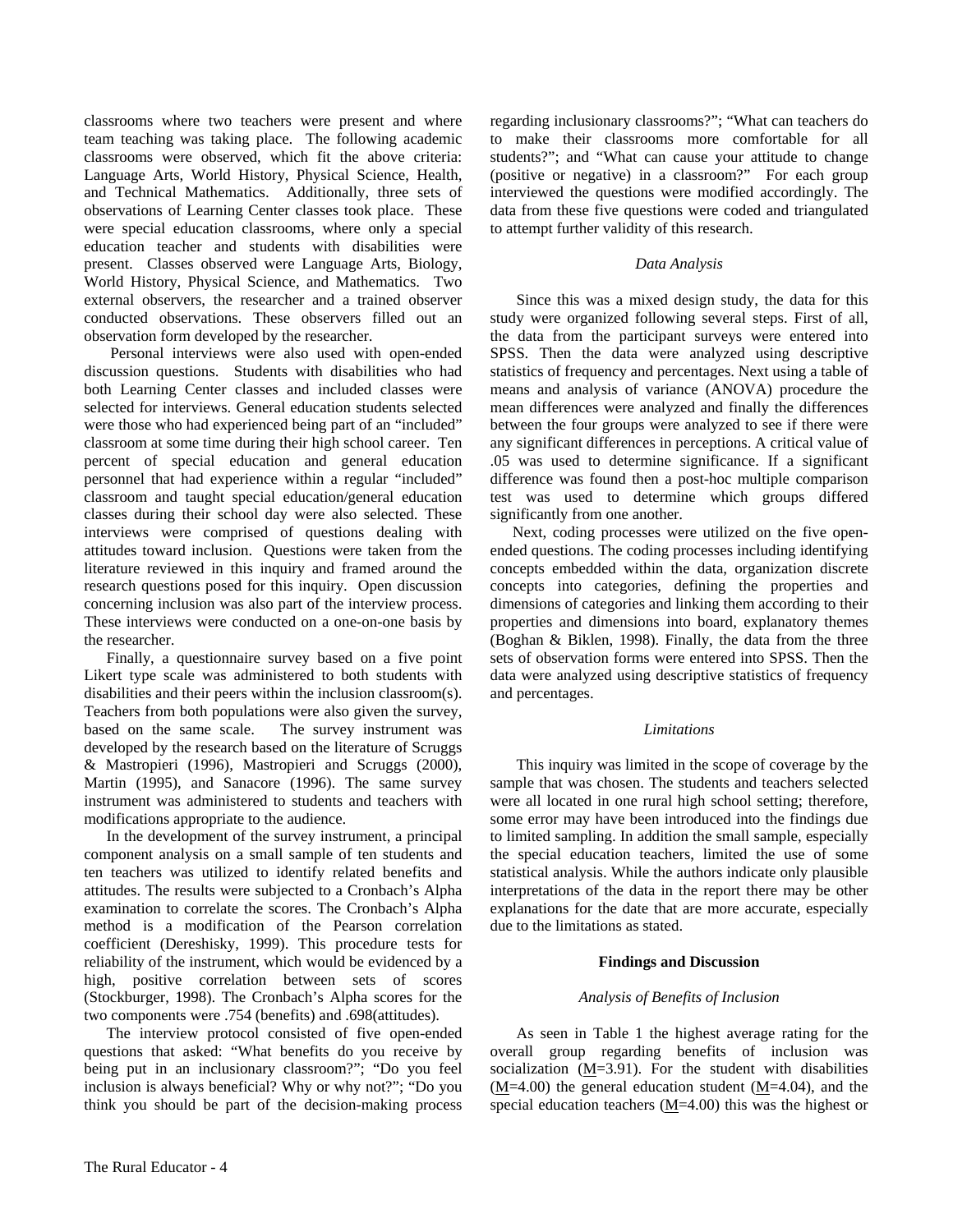second highest average rating. However the general education teachers rated socialization (M= 3.20) as one of their lowest benefits. Another point of interest in data indicated that all four groups rated feeling comfortable in the inclusionary classroom as one of the lowest benefits if not lowest (3.10) for students with disabilities, (3.20) for general education students, (3.33) for special education teachers, and (2.90) for general education teachers. Also for the students with disabilities they indicated that teachers at this school did not always make them feel comfortable in their classrooms (M=2.85). For the general education students benefit of being with students with disabilities was also rated low (M=3.18). The special education teacher did not agree that being in a general classroom had more benefits than not being included in that classroom (M= 3.00) Though it is important to note that overall the special education teachers viewed the benefits of inclusion much more positively than the other three groups. An analysis of variance (see Table 2) further indicated that there was significant differences among the four groups on the belief that all students within a regular classroom learned more in the inclusive setting (*p=.002).* 

#### *.* Table 1.

*Means and (Standard Deviations) of Perceptions of Benefits of Inclusion by Shareholders and the Significance Levels Between Groups* 

| Factor          | $\underline{\mathbf{M}}$ | SWD(SD)    | GS(SD)     | ST(SD)     | $GT(SD)$ Sig |         |
|-----------------|--------------------------|------------|------------|------------|--------------|---------|
| Item 1 Gen. Ed  | 3.24                     | 3.00(1.58) | 3.38(1.35) | 3.00(1.63) | 3.28(1.32)   | .722    |
| Item 2 Social   | 3.91                     | 4.00(1.29) | 4.04(1.00) | 4.00(1.33) | 3.20(1.30)   | .195    |
| Item 3 Learning | 3.56                     | 4.00(1.02) | 3.18(0.96) | 3.58(1.03) | 4.14(0.86)   | $.002*$ |
| Item 4 Feeling  | 3.19                     | 3.10(0.96) | 3.20(1.29) | 3.33(0.94) | 2.90(1.14)   | .757    |
| Item 5 Sp. Ed.  | 3.46                     | 3.60(1.23) | 3.36(1.19) | 3.80(1.31) | 3.42(1.08)   | .699    |
| Item 6 Subject  | 3.73                     | 4.00(1.21) | 3.70(1.07) | 4.10(1.10) | 3.21(1.36)   | .183    |
| Item 7 Teacher  | 3.37                     | 2.85(1.42) | 3.56(1.32) | 3.30(1.56) | 3.50(1.34)   | .273    |

Note. SWD denotes Students with Disabilities, GS denotes General Education Student, ST denotes Special Education Teacher, GT denotes General Education Teacher. Likert-type scale: 5=strongly agree, 4=agree, 3=neutral, 2=disagree, 1=disagree. \*Difference between the means is significant at the .05 level.

#### Table 2.

*Post Hoc Multiple Comparisons of Differences in Perceptions of Stakeholders Regarding Benefits of Inclusion* 

| Factor            | Role & Mean |      | Role & Mean |      | Mean Diff | Sig.    |
|-------------------|-------------|------|-------------|------|-----------|---------|
| Item 3 Learn More | SWD.        | 4.00 | GS          | 3.18 | $-.82$    | $.013*$ |
|                   | SWD         | 4.00 | <b>ST</b>   | 3.80 | .02       | .954    |
|                   | <b>SWD</b>  | 4.00 | <b>GT</b>   | 4.14 | $-.14$    | .976    |
|                   | <b>GS</b>   | 3.18 | <b>GT</b>   | 4.14 | $-0.96$   | $.010*$ |
|                   | <b>GS</b>   | 3.18 | <b>ST</b>   | 3.80 | $-.62$    | .279    |
|                   | <b>GT</b>   | 4.14 | <b>ST</b>   | 3.80 | .34       | .838    |
|                   |             |      |             |      |           |         |

*Note*. SWD denotes Students with Disabilities, GES denotes General Education Student, ST denotes Special Education Teacher, GT denotes General Education Teacher. Likert-type scale: 5=strongly agree, 4=agree, 3=neutral, 2=disagree, 1=disagree. \*Difference between the means is significant at the .05 level.

From the personal interviews of students and teachers three major themes emerged from the analysis regarding benefits of inclusion. Themes of *learning more* and *losing the benefit of smaller classes* emerged. These themes are supported best through the voices of the participants.

*Learning More.* One student with disabilities responded, "I get more benefits when I'm in other classes because you get to see and learn just like the rest of the kids your age and don't get treated like you don't know how to do the same work as the rest of the kids." Another student with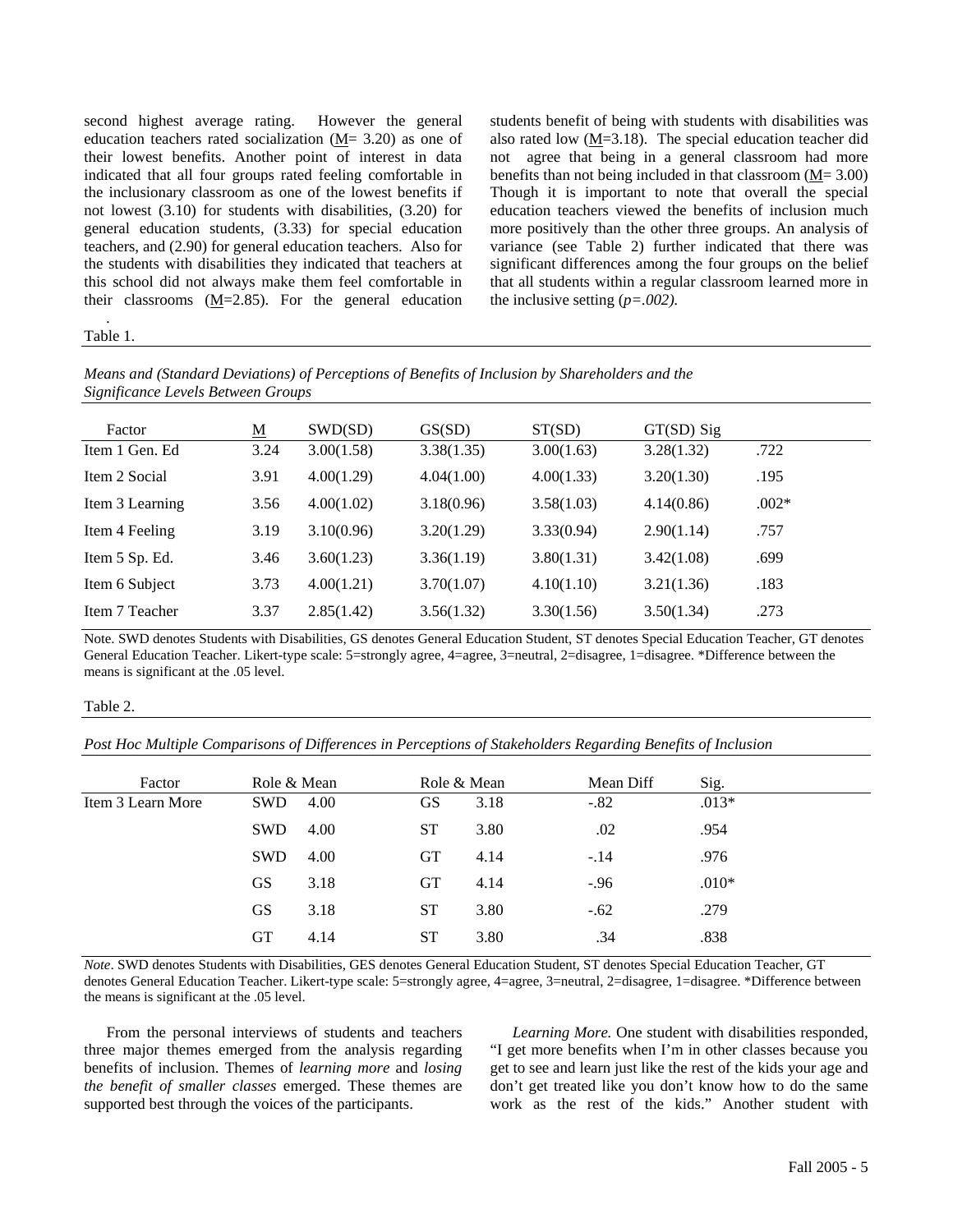disabilities stated," I have more friends, I learn more and I do a lot more stuff". A special education teacher noted, "I often observe my kids just sitting in class not participating. While a general education teacher noted, "all the kids in my class regardless of disability are expected and do participate."

*Losing benefit of smaller classes.* However several of the students with disabilities noted that "they don't like the large classes" and one noted, "No, being in regular classes isn't always good. Cuz some teachers only help the one who they really like or that makes good grades and the larger classes left you out". A general education student noted that inclusion "allowed for meeting more kids" and "let those kids learn like the rest of us". A special education teacher noted," I don't feel like I get to do as much with the kids as I did when we had a small self-contained room".

The analysis of the observation data revealed that during the observation the students with disabilities were all involved in some type of class activity. Additionally, throughout the observation they stayed on task at least 50 % of the time. It was also observed that the students with disabilities asked for help when needed. However those same students did not volunteer for any class discussions nor did they turn in all assignments when asked.

#### *Analysis of Attitudes towards Inclusion*

Overall the highest average rating for the four stakeholders regarding attitudes towards inclusion was that involvement in the decision regarding inclusion (M=3.94) is essential (see Table 3). To further support that belief students with disabilities and special education teachers rated consistently higher than the general education students or teachers the belief that attitude improves when chosen to be in a class. Additionally, the data revealed that the student with disabilities (2.96) and the special education teacher (2.00) did not always believe that the student with disabilities was fully accepted by the general education teacher. That attitude was, in fact, the lowest rating for the special education teachers for the component of attitudes towards inclusion. As indicated in Table 4 the analysis of variance further indicated that there were significant differences among the four groups (*p=.002*).

#### Table 3.

Means and (Standard Deviations) of Perceptions of Attitudes towards Inclusion by Stakeholders and the Significance Levels Between Groups

| Factor             | $\underline{\mathbf{M}}$ | SWD(SD)    | GS(SD)     | ST(SD)     | GT(SD)     | Sig     |
|--------------------|--------------------------|------------|------------|------------|------------|---------|
| Item 8 Positive    | 3.69                     | 4.20(0.76) | 3.44(1.24) | 4.00(0.94) | 3.64(1.21) | .070    |
| Item 9 Accept      | 2.96                     | 2.25(1.33) | 3.39(1.11) | 2.00(1.29) | 3.14(1.40) | $.002*$ |
| Item 10 T Attitude | 3.71                     | 3.70(1.52) | 3.62(0.97) | 3.42(1.81) | 4.14(1.09) | .513    |
| Item 11 Chosen     | 3.79                     | 4.00(0.45) | 3.62(1.00) | 4.00(0.57) | 3.92(0.73) | .296    |
| Item 12 Negative   | 3.94                     | 4.30(1.12) | 3.88(.93)  | 4.28(125)  | 3.42(128)  | .106    |

*Note*. SWD denotes Students with Disabilities, GES denotes General Education Student, ST denotes Special Education Teacher, GT denotes General Education Teacher. Likert-type scale: 5=strongly agree, 4=agree, 3=neutral, 2=disagree, 1=disagree. \*Difference between the means is significant at the .05 level.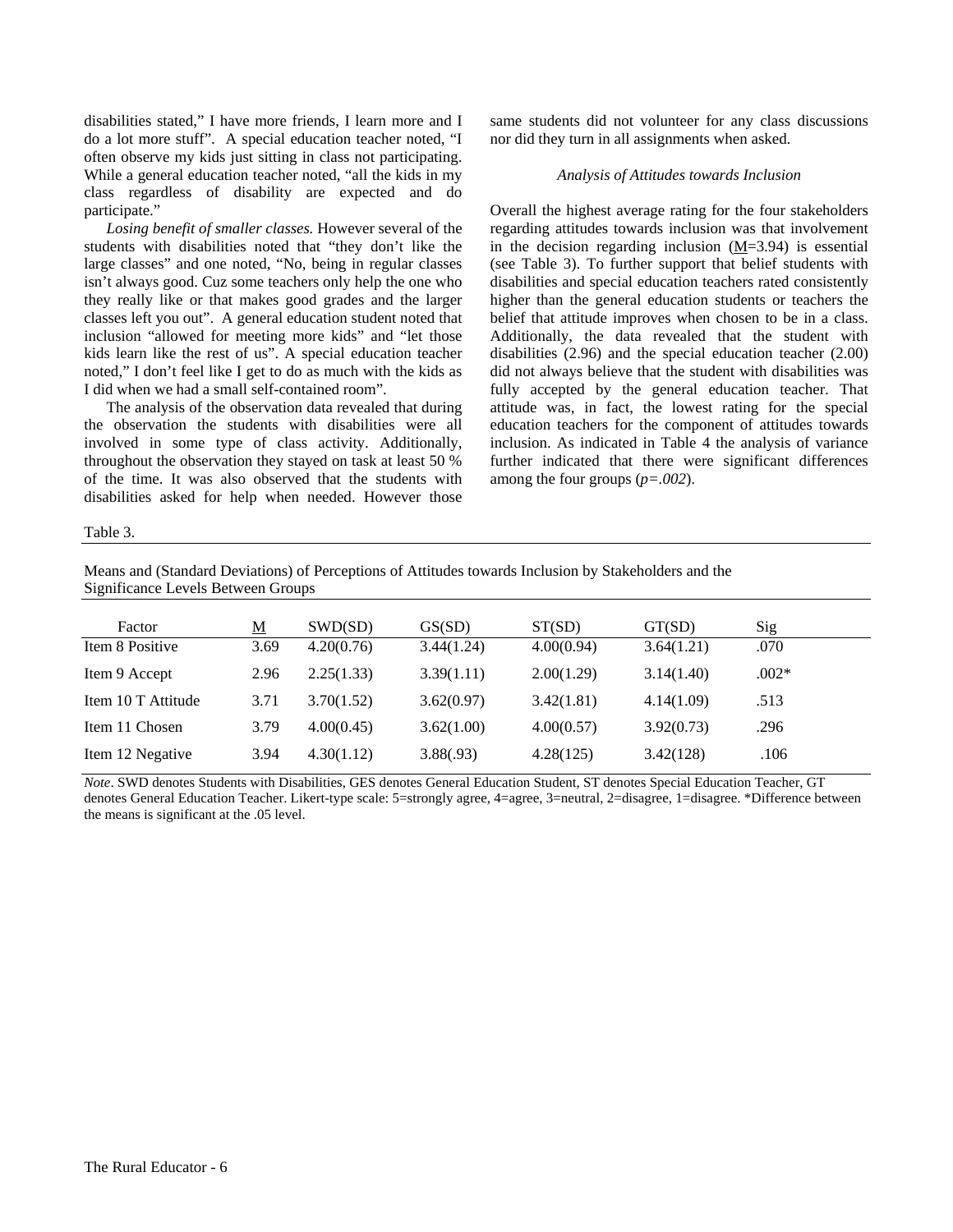| Factor        | Role & Mean |      |           | Role & Mean | Mean Diff | Sig.    |
|---------------|-------------|------|-----------|-------------|-----------|---------|
| Item 9 Accept | <b>SWD</b>  | 2.25 | GS        | 3.39        | $-1.14$   | $.005*$ |
|               | <b>SWD</b>  | 2.25 | <b>ST</b> | 2.00        | 0.25      | .967    |
|               | SWD         | 2.25 | <b>GT</b> | 3.14        | $-0.89$   | .169    |
|               | <b>GS</b>   | 3.39 | <b>GT</b> | 3.14        | 0.25      | .910    |
|               | <b>GS</b>   | 3.39 | <b>ST</b> | 2.00        | 1.39      | $.034*$ |
|               | <b>GT</b>   | 3.14 | <b>ST</b> | 2.00        | 1.14      | .196    |

*Post Hoc Multiple Comparisons of Differences in Perceptions of Stakeholders Regarding Attitudes towards Inclusion* 

*Note*. SWD denotes Students with Disabilities, GES denotes General Education Student, ST denotes Special Education Teacher, GT denotes General Education Teacher. Likert-type scale: 5=strongly agree, 4=agree, 3=neutral, 2=disagree, 1=disagree. \*Difference between the means is significant at the .05 level.

From the semi-structured interviews three themes emerged regarding attitudes. These themes were attitudes can be made positive with *teachers who care and are accepting*, *too large of classes are distracting*, and *involvement in the decision making process* is necessary. The participants offered the following thoughts.

*Caring and accepting teachers.* Both sets of students valued the teacher's interactions. As one student with disabilities expressed, "The teachers help you feel good about your work." A general education student said, "The teachers don't nag as much and they take time to understand your problems." Another student with disabilities echoed this when he said, "My attitude goes to positive when I know I can count on the teacher to take time and explain things to me and help me with things." However that same student went on to say, " My attitude changes to negative when the teacher don't give me the time I need to do my homework because they think I should do it on my own. I can do for myself but if the teacher helps that helps me learn better and understand better." A special education teacher said," I wish I had the power to select which teacher had my children. There are some more open to kids with problems than others." A general education teacher noted, "I generally am asked to have those kids because to be frank some of my colleagues don't want them in class"

*Too large of classes.* Both group of students expressed the value of smaller class sizes to make the classrooms more comfortable for all students. One general education student stated," "Keeping the size of classes down helps. Less people do better and too many distractions can cause me to get in trouble even though you might like the people" And a student with disabilities reported that "the amount of people in the class helps (me) understand what the teacher is teaching. If too large it can get out of control" Both groups of teachers voiced concern and need for small classes when noting " if there were smaller classes we all could go a better job of teaching and even getting to know the kids better."

*Involvement in Decision–making*. For both groups of students there was agreement that involvement in the decision making process is very important for the students. As one general education student expressed," I should be a part of the decision-making process regarding what classes I take because of my age." And as a student with disabilities stated "Yes I should be involved because of my age and because we know what we can and can't do." That same student went on to say, "we could be nervous and scared when they decide where we should go". Another student with disabilities echoes the same thoughts, "I think we should be able to choose whether or not we want to be in the Learning Center or not because we know what we can do and what we can't do." She went on to say, "People who give us those tests don't mean a thing cause we could be nervous when we take it that's why we fail." Both sets of teachers voiced support for involving the students in the decision-making process however as one stated, "I believe we want to always involve the students but sometimes time or the lack of time determines who is involved or not."

The data from the observations revealed that only about half of the students with disabilities in the class and forty percent of the general education students seem to have a positive attitude toward the class. Additionally the data revealed that the majority of classrooms observed grouped the students into heterogeneous ability groups.

From the triangulation of all the data sets the first conclusion that can be drawn from the data is that when using the inclusionary programming as a way to meet the needs of students with disabilities the student enrollment in the classroom can be affected negatively. From this examined rural population the use of combining the students with disabilities and the general education students into one inclusive classroom setting resulted in larger classroom student enrollment. And that larger classroom setting affected how the student with disabilities and the general education student viewed the outcomes of the instruction and learning in the classroom. Both groups of students noted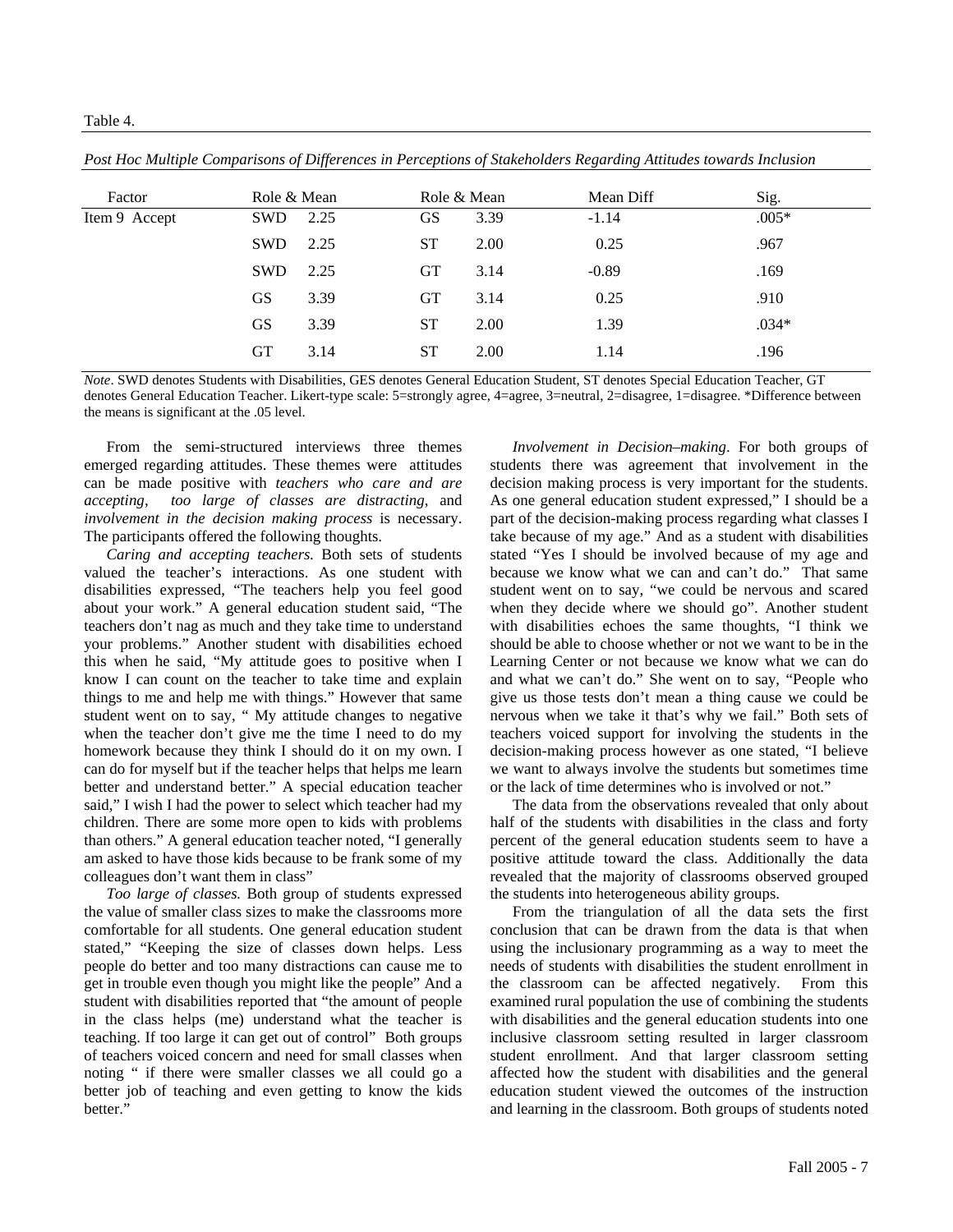the loss of small size classes resulted in the lack of personalized attention by teachers. And the teachers echoed that same concern. The larger the classroom, regardless of the use of two certified teachers, the more the students felt they were on their own. Again the element or time or lack of time is an important issue when dealing with inclusive classrooms (Salend, 2001). Because rural settings do not always have the external resources to provide smaller classes (Dean & Behne, 2002) this is a barrier to successful implementation of inclusive classrooms.

The next conclusion one could draw from the data is that that all stakeholders involved in inclusion want a choice in the classroom placement, especially the students. However this can become problematic in a rural setting when the choices for placement are somewhat limited. As noted by Dean and Behne (2002) the amount of outside support and the lacking in infrastructure is limited in a rural setting. However, the finding that classroom placement choice is important was similar in findings to studies by Huang, Mellblom, and Pearman (1997) and Sanacore (1996). The perceptions of stakeholders that they were given a choice in classroom selection affected whether or not they felt successful. The older the student the more positive his/her attitude when it is his/her choice to be within that inclusionary classroom. This current study also validated previous findings from Deering (1998) that when students are given choices for their learning, especially at the high school level the chances of the students' attitudes being positive towards any type of inclusion programming is enhanced.

If we want our students with disabilities and students without disabilities to benefit from an inclusive environment we must create and maintain appropriate class size which allows for trust-building, communication, and problem-solving to occur. If these perceptions from these rural teachers and students represent other rural communities then the need for smaller class sizes must be addressed. Furthermore, the results of this study indicated that there is a strong perception that students will be successful if there is a strong positive student-teacher relationship along with a positive relationship between the special education teacher and the general education teacher. The findings further support Hobbs and Westling (1998) in showing that the teachers' attitudes toward inclusion can affect either positive or negative the student-teacher relationship and ultimately the success of the students. Thus it is imperative that all barriers to successful implementation of inclusion be recognized and policies and procedures created to minimize their effect.

While the reasons for positive or negative attitudes towards inclusion continue to vary, consequently if inclusionary classrooms are going to be effective, they must provide learning environments where all of the students feel accepted and valued. We need to continue to examine teacher's perceptions about inclusion and design in-service programs that will address and hopefully eliminate those negative beliefs. If we continue to ignore those perceptions the success of future inclusionary practices could be affected. Perhaps more than just smaller classes and choice of class placement are needed to make this programming option work effectively and allow the student with disabilities and teacher to feel welcome. A change in attitude is warranted. Again this resistance to inclusion could be closely linked to the lack of training that many rural teachers report (Wood, 1998). This study further validates the findings of Bunch, Lupart, and Brown (1997) and Martin, Ireland, and Claxton (2003) that although most of the participants had positive attitudes regarding inclusion, they also have strong reservations about the support and professional development afforded them prior to implementation.

#### *Implications for Practice*

As schools in rural communities continue to examine a myriad of programming options for the student with disabilities, it is imperative that the voices of all involved are heard. This inquiry revealed that the perceptions of the constituencies surveyed, interviewed or observed, are that while inclusionary practices are generally successful there are still areas of improvement needed. This improvement includes smaller class size, more student voices heard in the decision making process, more personal interaction between teacher and student, and improved teacher attitude toward inclusion through training. Since rural schools are often plagued by limited resources, it is important that rural educators utilize to the fullest the resources available to them. Strategies such as training teachers to listen carefully to the needs of all students can only enhance an inclusionary classroom setting. Identifying key personnel within the rural community and/or utilizing volunteers within classrooms can decrease the student-teacher ratio and enhance the learning environment. Also promoting success for all students within the unique attributes of an effective inclusionary class setting requires addressing the needs of students, as well as the needs of the teachers. Developing teacher training programs that address the challenge of collaboration and small- group interpersonal skills are important. The challenge for the rural teacher in inclusionary classroom settings is to be knowledgeable about collaboration and effective instruction and flexible enough so students who need more attention are given that appropriate and effective instruction. Finally, the regional universities need to increase their rural outreach programs and provide the necessary training and resources to the rural educators. The traditional on campus classroom delivery approach must be re- examined in light of the perceptions revealed by these students and educators, and additional resources must be provided by institutions of higher education if inclusive classrooms are to be viewed successful through the eyes of all stakeholders.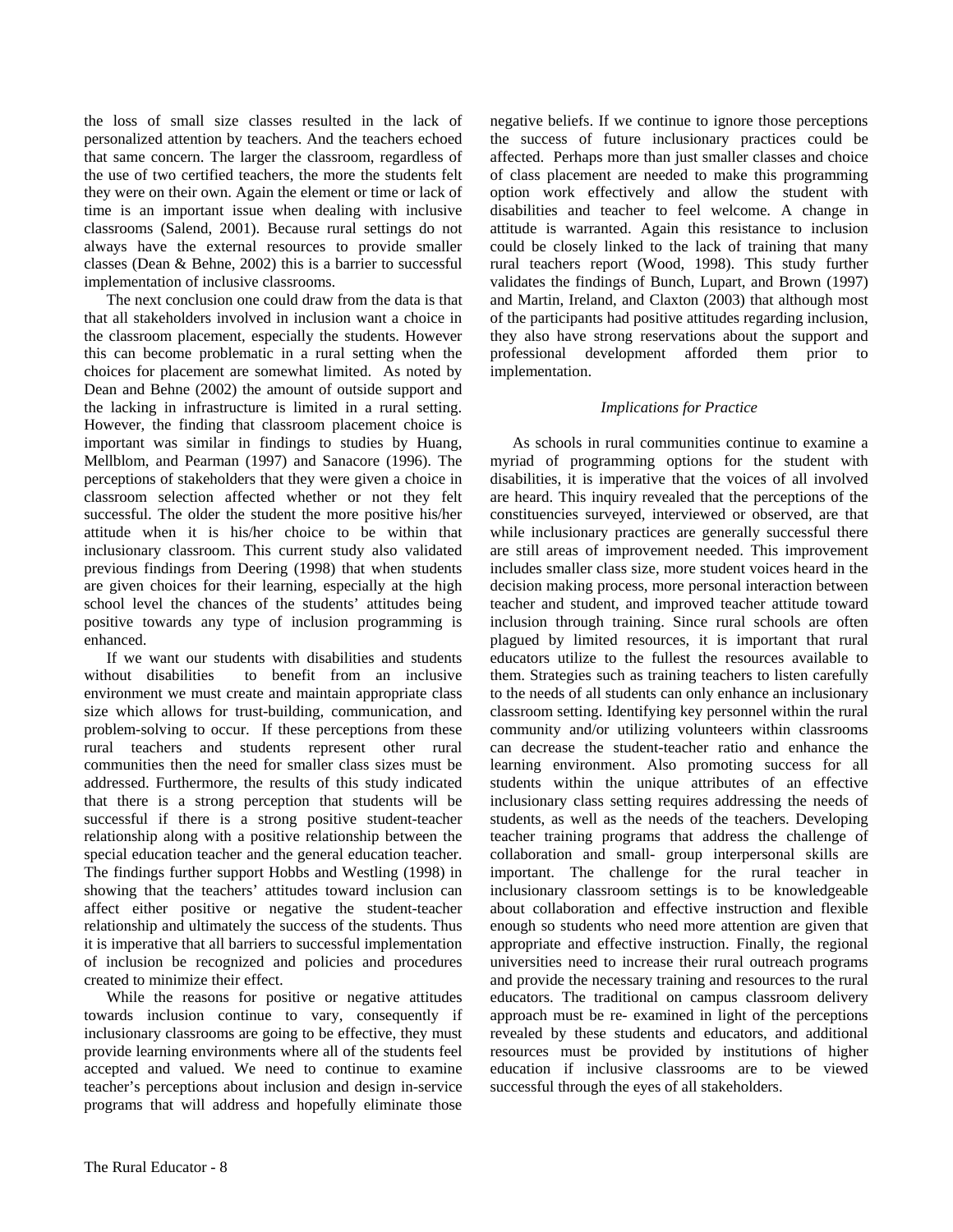#### **References**

- Banerji, M., & Dailey, R. A. (1995). A Study of the Effects of an Inclusion Model onStudents with Specific Learning Disabilities. *Journal of Learning Disabilities, 28,*511-522.
- Birman, B. F., Desimone, L. D., Porter, A. C., & Garet, M. S. (2000). Designing professional development that works. Educational Leadership, 57(8), 28-33.
- Bogdan, R.C. & Biklen, S.K. (1998) *Qualitative research in education: An introduction to theory and methods.*  Boston: Allyn and Bacon.
- Boutte, G. S.. (2005). Believing in possibilities: Making culture central to teaching and learning. *AACTE Briefs, 26* (10), 5.
- Brown, D.L. (1997). Full Inclusion: Issues and Challenges. *Journal of InstructionalPsychology, 24,* 24-28.
- Bunch, G., Lupart, J., & Brown, M. (1997). *Resistance and acceptance: Educator* A*ttitudes to inclusion of students with disabilities*. Ontario, Canada: Social Sciences and Research Council of Canada. (ERIC Document Reproduction Service No. ED 410 713)
- Darling-Hammond, L. (2000). New standards and old inequalities: School reform and the education of African American students. *Journal of Negro Education, 69*(4), 263-287.
- D'Alonzo, B.J. Giordano, G., & Vanleeuwen, D.M. (1997). Perceptions by teachers about the benefits and liabilities of inclusion. *Preventing school failure, 42* (1), 4-11.
- Dean, C., & Behne, J. (2002). *Meeting the Needs of Culturally and Linguistically Diverse and Special-Needs Students in Rural Communities.* Institute of Education Sciences, U.S. Department of Education, Washington, D.C.
- Deering, P.D. (1998). Making Comprehensive Inclusion of Special Needs Students Work in a Middle School .*Middle School Journal, 29,* 12-19.
- Dereshiwsky, M. (1999) *Introduction to research: validity and reliability.* [Online 12/6/99] HYPERLINK http://jan.uce.nau.edu/mid/edr610/class/measurement/pa rt3/lesson6-3-1.htm.
- Din, F. S. (1996). *A Field Test of a Full Inclusion Project* (Report No. RIEFEB97). Oklahoma City, OK: Center for the Study of Small Rural Schools Creating The Quality School Conference. (ERIC Document Reproduction Service No. ED 400 148)
- Din, F. S. (1997, Winter). The Inclusion Practice in Kentucky Rural Regular Schools. *Rural Educator, 19,* 6- 10.
- Giangreco, M. F. (1997). Key Lessons Learned about Inclusive Education: Summary Of the 1996 Schonell Memorial Lecture. *International Journal of Disability, Development, and Education, 44,* 193-206.
- Hehir, T. (2002) Let's stop devaluing disabilities. *Principal,* 82 (2), 34.
- Hobbs, T. & Westling, D. L., (1998). Promoting successful inclusion through collaborative problem-solving. *Teaching Exceptional Children, 31,* 12-19.
- Huang, A.M., Mellblom, C.I., & Pearman, E.L. (1997). The Inclusion of all Students: Concerns and Incentives of Educators. *Education and Training In Mental Retardation and Developmental Disabilities, 32*, 11-20.
- Martin B. N., Ireland, H. & Claxton, K. (2003). Perceptions of teachers on inclusion in four rural midwest school districts. *The Rural Educator.* 24 (3).3-9.
- Martin, E.W. (1995). Case Studies on Inclusion: Worst Fears Realized. *JournalOf Special Education, 29*, 192- 199.

Mastropieri, M. A., & Scruggs, T.E. (1997, Spring). What's Special about Special Education? A Cautious View toward Full Inclusion. *Educational Forum, 61,* 206-211

- Mastropieri, M. A. & Scruggs, T.E. (2000). The inclusive classroom: Strategies for effective instruction. New Jersey: Merrill.
- McLeskey, J., & Henry, D. (1998, September). *Inclusion: Where is it Happening?Teaching Exceptional Children, 31,* 4-9.
- Monahan, R. G., Marino, S. B., & Miller, R. (1996). Rural teachers attitudes toward inclusion. *Rural Goals 2000: Building Programs that Work.* (ERIC Document Reproduction Service No. ED 394 775)
- No Child Left Behind Act of 2001. (n.d.) Pub.L. No. 107- 110, 115 Stat.1425 Retrieved October 10, 2003, from http://www.ed.gov/policy/elsec/leg/esea2/107-110
- Salend, S. J. (2001). Creating inclusive classrooms: effective and reflective practices  $(4<sup>th</sup>$  ed.). New Jersey: Merrill.
- Sanacore, J. (1996). Ingredients for Successful Inclusion. *Journal of Adolescent and Adult Literacy, 40,* 222-226.
- Schumm, J., Vaughn, S., Gordan, J., & Rothlein, L. (1994) General education teacher's beliefs, skills, and practices in planning for mainstreamed students with learning disabilities. *Teacher Education and special education 17*(1), 22-37.
- Scruggs, T. E. & Mastropieri, M. A. (1996). Teacher perceptions of mainstreaming/inclusion, 1958-1995: A research synthesis*. Exceptional Children, 63*, 59-74.
- Stockburger, D. W. (1998). *Multivariate statistics: Concepts, models, and applications.* Springfield, MO: Southwest Missouri State University.
- Trump, G. C. & Hange, J. E. (1996). *Teacher perceptions of and strategies for inclusion*: *A regional summary of focus group interview findings.* Charleston, WV: Appalachian Educational Laboratory. (ERIC Document Reproduction Service No. ED 397 574)
- Waldron, N. L., McLeskey, J., & Pacchiano, D. (1999). Giving teachers a voice: Teachers' perspectives regarding elementary inclusive school program (ISP). *Teacher Education and Special Education, 22*(3), 141- 153.